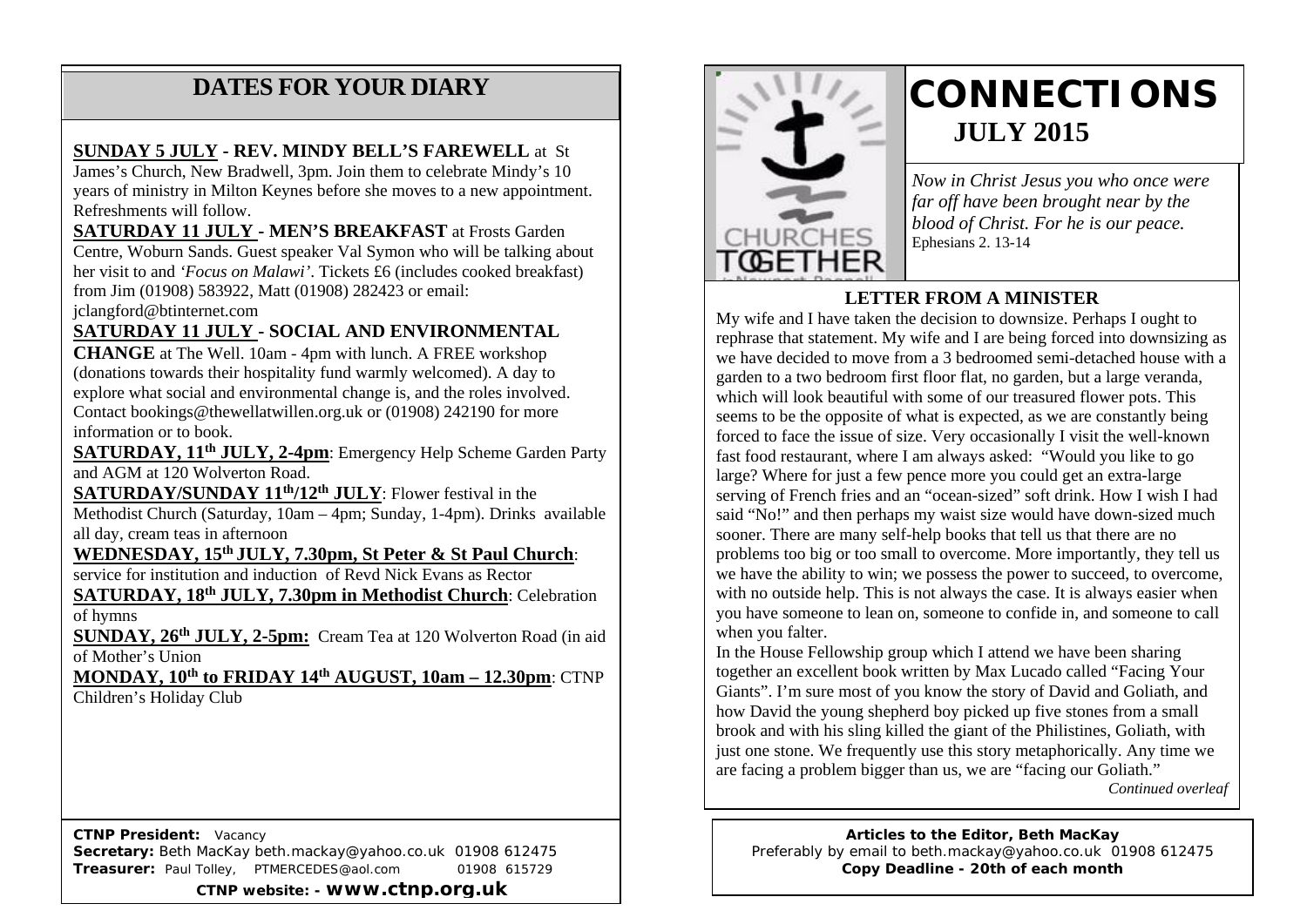#### *Continued from previous page*

David's Goliath was tangible – a 9-foot-tall man with super-human strength, carrying an appropriately sized spear and shield. Our Goliaths don't carry swords or shields.They don't prance and parade about the hills of Elah, they are up close and personal – the office, the bedroom, the classroom, even sometimes the church. You know your Goliath. You recognize his walk, the thunder of his voice. He taunts you with bills you can't pay, people you can't please, habits you can't break, failures you can't forget, and a future you can't face. But just like David, you can face your giant, even if you aren't the strongest, the smartest, the best equipped. You could read David's story and wonder what God saw in him. He fell as often as he stood, stumbled as often as he conquered. But for those who know the sound and roar of the giant, David gives this reminder: Focus on giants - you stumble; focus on God your giants tumble. If you're ready to face your giants, let his story inspire you. The same God who helped him will help you.

The story is told of a lady who had a small house on the seashore of Ireland at the turn of the century. She was quite wealthy but also quite frugal. The people were surprised, then, when she decided to be among the first to have electricity in her home. Several weeks after the installation, a meter reader appeared at her door. He asked if her electricity was working well, and she assured him it was. "I'm wondering if you can explain something to me," he said. "Your meter shows scarcely any usage. Are you using your power?" "Certainly," she answered. "Each evening when the sun sets, I turn on my lights just long enough to light my candles; then I turn them off."

She tapped into the power but did not use it. Her house is connected but not altered. Don't we make the same mistake? So often we are connected but not altered. Let us trust in God, like David did when facing his giant. David used God's power to win his battle. We need to flip the switch, and not settle for the shadows.

*Stuart Grant, Chaplain, The Limes MHA Newport Pagnell*

#### **CELEBRATION OF HYMNS** *Newport Pagnell Methodist Church – July 18th – 7.30pm*

As part of our Bicentenary events of 2015, we are holding our annual Celebration of Hymns on the evening of July  $18<sup>th</sup>$  at 7.30pm, sadly without Robin this year.

The Salvation Army Band will be playing as usual and an ex-minister of NPMC, Revd. Margaret Goodall will compére the evening. Each church has been asked to contribute by encouraging someone to choose and introduce a hymn that is special to them. (It would be really helpful if they could give a couple of options, in case we have a clash!) If preferred, a substitute, or Margaret could read out the introduction.

Although only one person from each church has been asked to choose a hymn, *everyone* is welcome and we hope that this will be a very special evening celebrating both our 200<sup>th</sup> year and Robin's life of faithful service. Any queries contact Pat Mountford (01908 615080 / 07713154762 or **pjm12@btinternet.com** )

#### **CELEBRATION WEEK at THE METHODIST CHURCH**

Thanks to everyone who supported us in our  $200<sup>th</sup>$  Birthday celebrations,  $24<sup>th</sup>$ -31<sup>st</sup> May. We were pleased to welcome a number of new faces at our Birthday Party. Folk of all ages enjoyed entertainment by The Great Gappo – as well as a generous portion of Birthday Cake!



Our special service on May  $31<sup>st</sup>$ , led by Revd. Ken Howcroft, President of the Methodist Conference, was an uplifting experience and we thank all those who came to represent their church and to celebrate with us. At the buffet which followed we were well provided for and, as at The Feeding of the Five Thousand, there was plenty to spare!

We look forward to sharing other Bicentenary events with you as the year progresses.

*(Team 200 committee, Methodist Church)*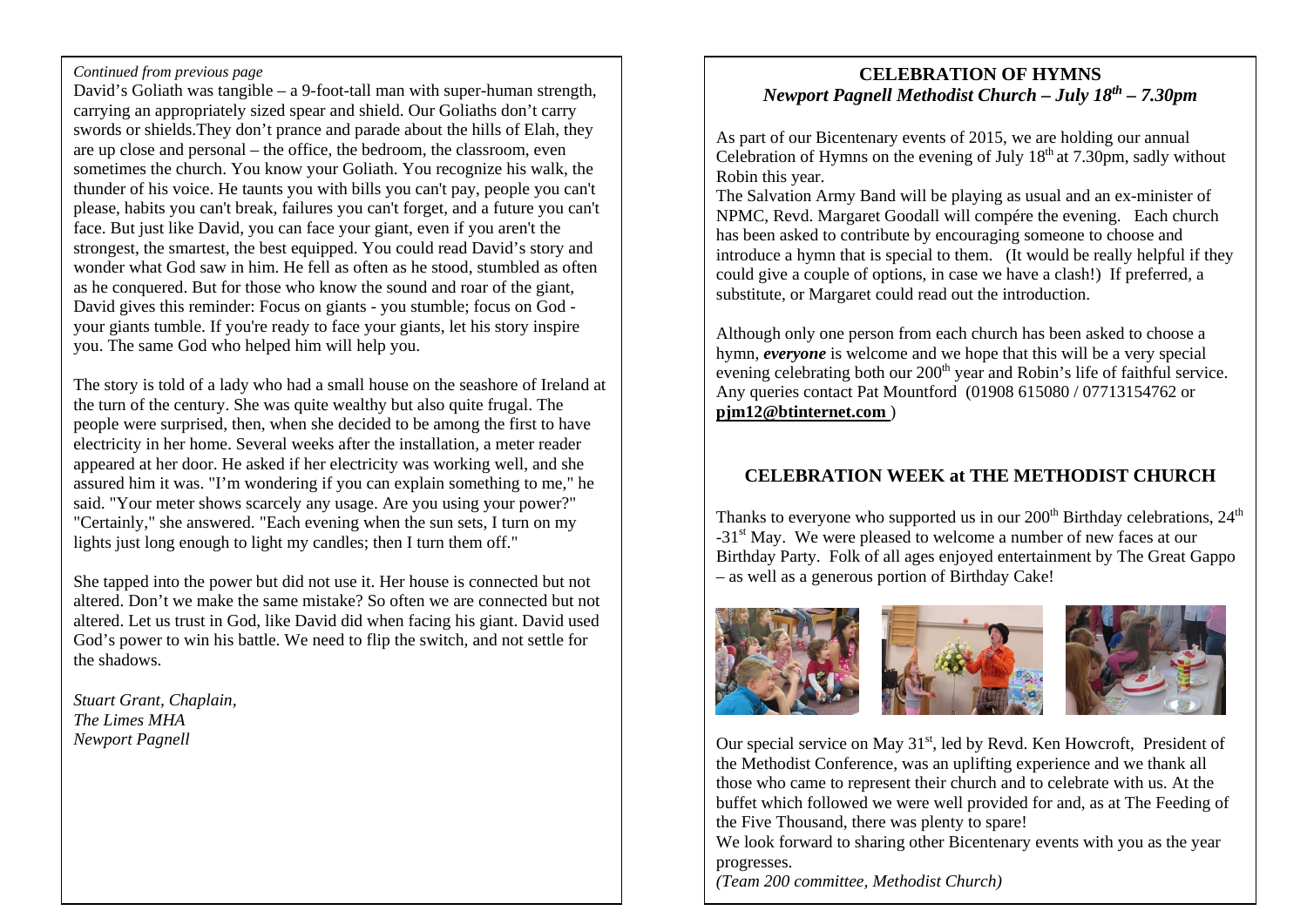#### **EMERGENCY HELP SCHEME**

This year our Annual Garden Party and AGM will take place on **11th July from 2pm-4pm**. We are again indebted to Jennifer and Ralph Mazzone who have invited us to use their lovely garden at 120 Wolverton Road. Cream teas and a cake stall will be available. We'd love to see you for a chat over a cup of tea. In the event that it is raining we will meet at St Luke's Church, but as the sun usually shines for us we do not anticipate having to do this! *ALL* are welcome.

This will be Nita's last year as chair of the EHS. We are actively seeking a new chairperson so if you feel you would like to take on this role or know someone who would , please speak to Nita who will be happy to explain what is involved. She can be contacted on **01908 615729** or by email at **nitagt53@aol.com** or you can speak to her at the Garden Party!!

#### **CREAM TEA**

Come and enjoy a delicious Cream Tea and good company in the garden of Ralph and Jennifer Mazzone at 120 Wolverton Road, Newport Pagnell on **Sunday, July 26th from 2 pm – 5 pm**. There will be a raffle. Everyone is welcome. Proceeds for Mother's Union projects.

#### **SUMMER FUN!**

A reminder that Giant games (jenga etc) are available from CTNP.

 $\triangleright$  For church events - free!

For birthdays etc you may like to offer a small donation to CTNP.

Contact Linda or Geoff Morris on **01908 617050**.



**Landlubbers** is a five-day fun filled holiday club for around 150 primary school-age children. It has a pirate theme and follows Paul's life from Philippians and Acts. We have video characters, Poop and Dec who star in 'I'm a pirate, get me out of here'!

We are still looking for more volunteers to help with this. Whatever your skills there's a role for you. If this is all new to you don't worry, we will support you. We are all in this together. Roles include: teaching team leaders; apprentice helpers; drama; music; cooking; crèche, tidy-up people, practical helpers who cut things out etc . If you are new to children's work we will give you a supportive role and put you through a DBS check.

Children will be divided into groups of roughly 10 and each group will have a leader and helpers. Children will enjoy crafts, teaching and refreshments in the groups and at other times we all gather together for teaching, games and fun led from the front. You'll be in good company. In the midst of serving children the volunteers have a lot of fun. It's great to work together and by the end of the week you will have made new friends.

To help us with our planning, we ask all volunteers **to please sign up as soon as possible to enable us to finalise teams**. There should be forms available in all the churches for you to fill in to register your desire to help or you can send an email to **jack.walker@talk21.com** or come by the office at Lovat Hall.

If you missed the training meeting on **Sunday, 21st June** and haven't yet signed up as a volunteer but would like to, contact Jack asap (as above).

**Holiday Club 2015 10th-14th August, 10am-12.30 at Lovat Hall For primary school aged children who attend reception through to year six. Registration for children via Cambourne Travel officially closes on 30th June but there may still be places available.**